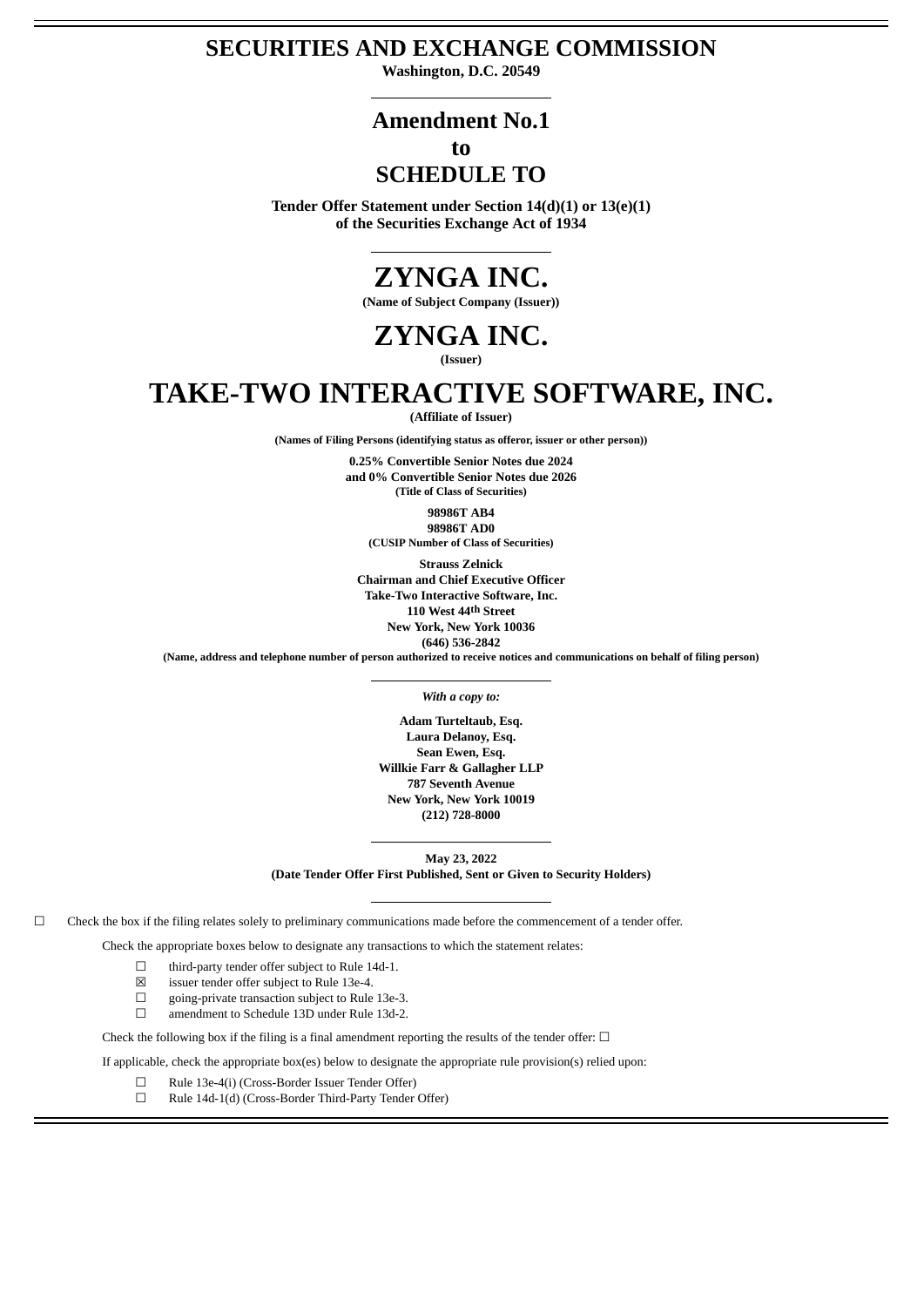This Amendment No. 1 to the Tender Offer Statement on Schedule TO ("**Amendment No. 1**") amends the Tender Offer Statement on Schedule TO originally filed by Zynga Inc., as subject company and issuer (the "**Successor Company**"), and Take-Two Interactive Software, Inc., as an affiliate of the issuer ("**Parent**"), with the Securities and Exchange Commission on May 23, 2022 (the "**Original Schedule TO**", and together with this Amendment No. 1 and any subsequent amendments and supplements thereto, the "**Schedule TO**") relating to the right of each holder of the applicable Notes (as defined below) to require the Successor Company to repurchase, at such holder's option:

- in the case of the 2024 Notes (as defined below), 100% of the principal amount of the 2024 Notes, plus accrued and unpaid interest thereon to, but excluding, June 23, 2022, pursuant to the terms and conditions of (i) the Offer to Purchase and Notice of Fundamental Change, Make-Whole Fundamental Change, Share Exchange Event, Settlement Method and Entry into Supplemental Indenture to holders of 0.25% Convertible Senior Notes due 2024 (the "**2024 Notes**"), dated May 23, 2022 (the "**2024 Notes Notice**"), attached as Exhibit (a)(1)(i) to the Original Schedule TO, (ii) the 2024 Indenture (as defined in the Original Schedule TO) and (iii) the 2024 Notes; and
- in the case of the 2026 Notes (as defined below), 100% of the principal amount of the 2026 Notes pursuant to the terms and conditions of (i) the Offer to Purchase and Notice of Fundamental Change, Make-Whole Fundamental Change, Share Exchange Event, Settlement Method and Entry into Supplemental Indenture to holders of 0.00% Convertible Senior Notes due 2026 (the "**2026 Notes**" and, together with the 2024 Notes, the "**Notes**"), dated May 23, 2022 (the "**2026 Notes Notice**" and, together with the 2024 Notes Notice, the "**Notes Notices**"), attached as Exhibit (a)(1)(ii) to the Original Schedule TO, (ii) the 2026 Indenture (as defined in the Original Schedule TO) and (iii) the 2026 Notes.

The information in the Notes Notices, which were previously filed with the Original Schedule TO, is hereby expressly incorporated by reference into this Amendment No. 1, except that such information is hereby amended and restated to the extent specifically provided in this Amendment No. 1.

This Schedule TO is filed by Parent and the Successor Company and is intended to satisfy the disclosure requirements of Rules 13e-4(c) (2) and 13e-4(d)(1) under the Securities Exchange Act of 1934, as amended. All capitalized terms used but not specifically defined in this Schedule TO shall have the meanings given to such terms in the Notes Notices, as applicable.

#### **Items 1 through 9, and Item 11.**

Items 1 through 9, and Item 11 of the Schedule TO, to the extent they incorporate by reference information contained in the Notes Notices, are hereby amended as follows:

The first paragraph under the heading "Cautionary Note Regarding Forward-Looking Statements" in the 2024 Notes Notice and the 2026 Notes Notice is hereby amended and restated in its entirety as follows:

Certain statements in this Notice or incorporated by reference herein may constitute forward-looking statements. These statements are based on current expectations, estimates, or forecasts about our businesses, the industries in which we operate, and the current beliefs and assumptions of management; they do not relate strictly to historical or current facts. Without limiting the foregoing, words or phrases such as "expect," "anticipate," "goal," "project," "intend," "plan," "believe," "seek," "may," "could," "aspire," and variations of such words and similar expressions generally identify forward-looking statements. In addition, any statements that refer to predictions or projections of our future financial performance, anticipated growth, strategic objectives, performance drivers and trends in our businesses, and other characterizations of future events or circumstances are forward-looking statements. Readers are cautioned that these forward-looking statements are only predictions about future events, activities or developments and are subject to numerous risks, uncertainties, and assumptions that are difficult to predict, including: risks that the Combination disrupts our current plans and operations; the diversion of our management team from its ongoing business operations; our ability to retain key personnel; our ability to realize the benefits of the Combination,

2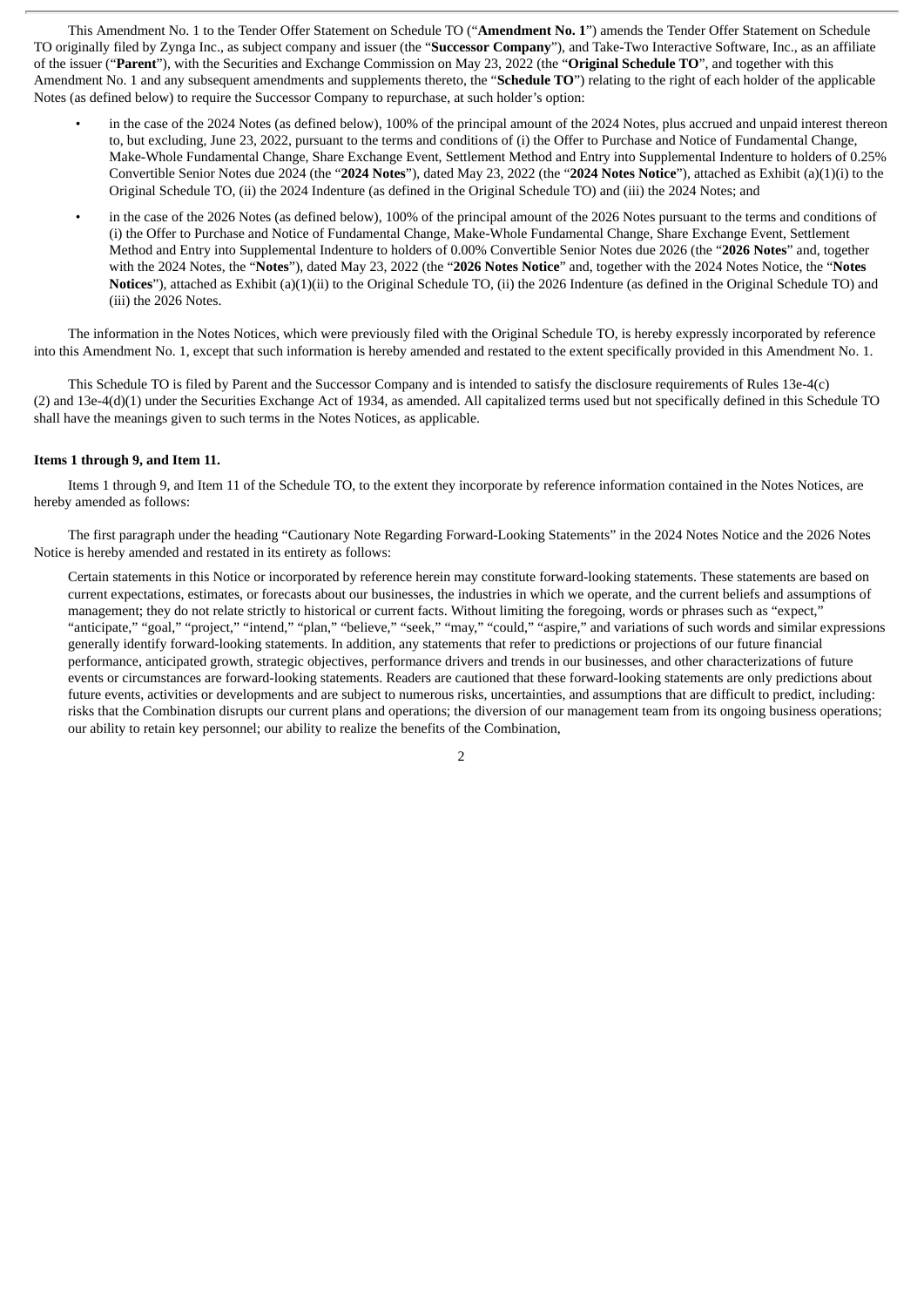including net bookings opportunities and cost synergies; the ability to successfully integrate Old Zynga's business with Parent's business or to integrate the businesses within the anticipated timeframe; the outcome of any legal proceedings that may be instituted against us in connection with the Combination; the uncertainty of the impact of the COVID-19 pandemic and measures taken in response thereto; the effect of economic, market or business conditions, including competition, consumer demand and the discretionary spending patterns of customers, or changes in such conditions, have on our operations, revenue, cash flow, operating expenses, employee hiring and retention, relationships with business partners, the development, launch or monetization of games and other products, and customer engagement, retention and growth; the risks of conducting our business internationally; the impact of changes in interest rates by the Federal Reserve and other central banks; the impact of potential inflation, volatility in foreign currency exchange rates and supply chain disruptions; and the ability to maintain acceptable pricing levels and monetization rates for our games. We caution that undue reliance should not be placed on such forward-looking statements, which speak only as of the date made. Other important factors and information are contained in Parent's and Old Zynga's most recent Annual Reports on Form 10- K, including the risks summarized in the section entitled "Risk Factors," Old Zynga's most recent Quarterly Report on Form 10-Q, and each company's other periodic filings with the SEC. Except to the extent required by law, we expressly disclaim any obligation or undertaking to release publicly any updates or revisions to any forward-looking statements contained herein to reflect any change in our expectations with regard thereto or any change in events, conditions or circumstances on which any such statement is based.

#### **Item 12. Exhibits.**

- (a)(1)(i) Offer to Purchase and Notice of Fundamental Change, Make-Whole Fundamental Change, Share Exchange Event, Settlement Method and Entry into Supplemental Indenture to Holders of 0.25% Convertible Senior Notes due 2024, dated May 23, 2022.\*
- (a)(1)(ii) Offer to Purchase and Notice of Fundamental Change, Make-Whole Fundamental Change, Share Exchange Event, Settlement Method and Entry into Supplemental Indenture to Holders of 0% Convertible Senior Notes due 2026, dated May 23, 2022.\*
- $(a)(2)-(4)$  Not applicable.
- (a)(5) Press Release, dated May 23, 2022, announcing tender offer for Zynga Inc.'s 0.25% Convertible Senior Notes due 2024 and 0% Convertible Senior Notes due 2026.\*
- (b) None.
- (d)(1) Indenture, dated June 14, 2019, between Zynga Inc. and Computershare Trust Company, N.A. (as successor to Wells Fargo Bank, National Association), as trustee (incorporated by reference herein to Exhibit 4.1 to the Current Report on Form 8-K filed by Zynga Inc. on June 14, 2019).
- (d)(2) First Supplemental Indenture, dated May 23, 2022, by and among Zynga Inc., Zebra MS II, Inc. and Computershare Trust Company, N.A. (as successor to Wells Fargo Bank, National Association), as trustee (incorporated by reference herein to Exhibit 4.1 to the Current Report on Form 8-K filed by Zynga Inc. on the date hereof).
- (d)(3) Indenture, dated December 17, 2020, between Zynga Inc. and Computershare Trust Company, N.A. (as successor to Wells Fargo Bank, National Association), as trustee (incorporated by reference herein to Exhibit 4.1 to the Current Report on Form 8-K filed by Zynga Inc. on December 17, 2020).
- (d)(4) First Supplemental Indenture, dated May 23, 2022, by and among Zynga Inc., Zebra MS II, Inc. and Computershare Trust Company, N.A. (as successor to Wells Fargo Bank, National Association), as trustee (incorporated by reference herein to Exhibit 4.2 to the Current Report on Form 8-K filed by Zynga Inc. on the date hereof).

## 3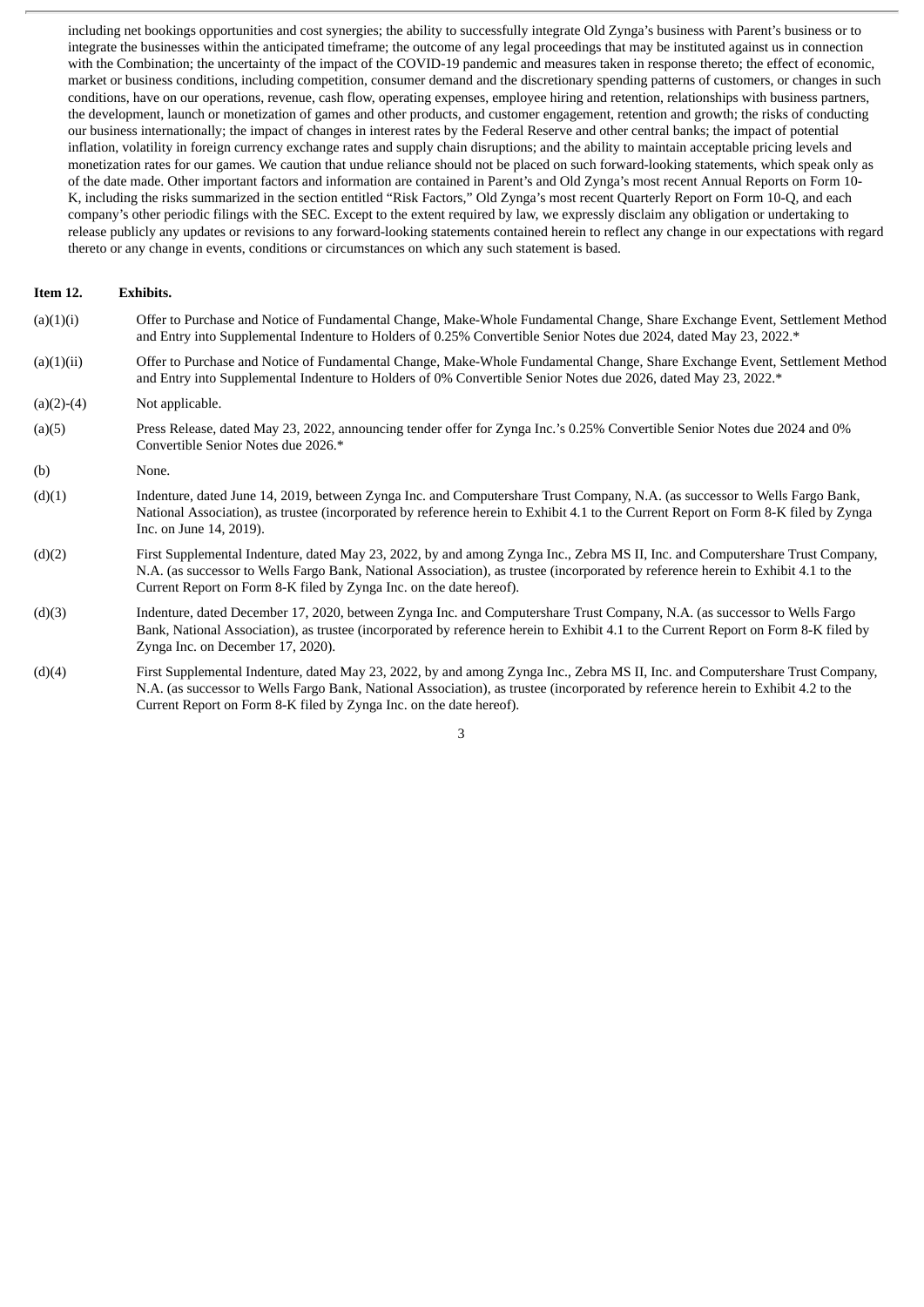- (d)(5) Agreement and Plan of Merger, dated as of January 9, 2022, by and among Take-Two Interactive Software, Inc., Zynga Inc., Zebra MS I, Inc., and Zebra MS II, Inc. (incorporated by reference herein to Exhibit 2.1 of Zynga Inc.'s Current Report on Form 8-K filed on January 10, 2022).
- (d)(6) Amendment to the Agreement and Plan of Merger, dated as of March 10, 2022, by and among Take-Two Interactive Software, Inc., Zebra MS I, Inc., Zebra MS II, Inc. and Zynga Inc. (incorporated by reference herein to Exhibit 2.2 of Take-Two Interactive Software, Inc.'s Registration Statement on Form S-4 filed on March 14, 2022).
- (d)(7) Second Amendment to the Agreement and Plan of Merger, dated as of May 4, 2022, by and among Take-Two Interactive Software, Inc., Zebra MS I, Inc., Zebra MS II, Inc. and Zynga Inc. (incorporated by reference herein to Exhibit 2.1 of Zynga Inc.'s Current Report on Form 8-K filed on May 5, 2022).
- (g) Not applicable.
- (h) Not applicable.
- 107 Filing Fee Table.\*\*
- Previously filed.
- \*\* Filed herewith.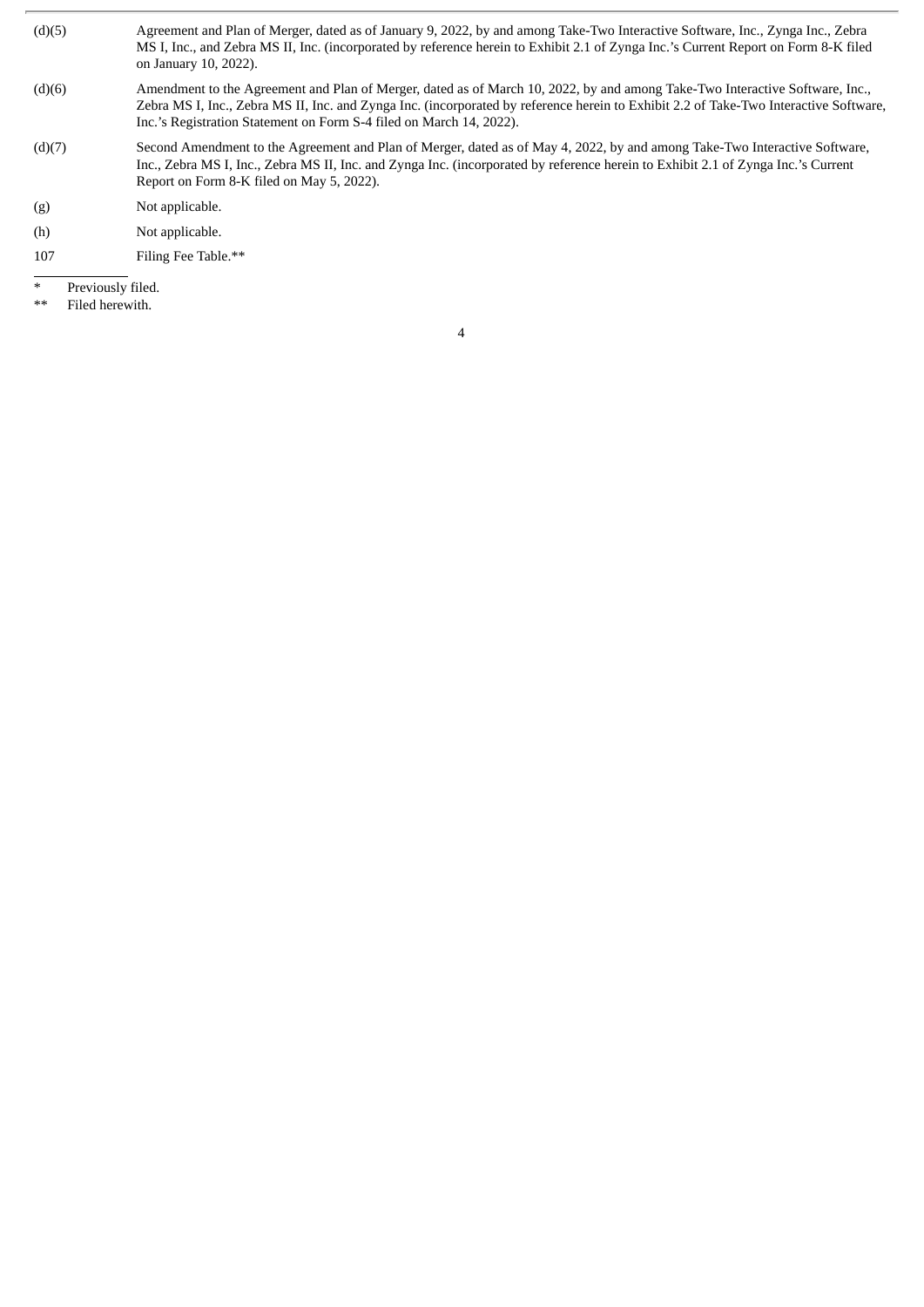## **SIGNATURES**

After due inquiry and to the best of my knowledge and belief, I certify that the information set forth in this statement is true, complete and correct.

## **Zynga Inc.**

# By: /s/ Matthew Breitman

Name: Matthew Breitman Title: Vice President

## **Take-Two Interactive Software, Inc.**

By: /s/ Matthew Breitman

Name: Matthew Breitman Title: Senior Vice President & General Counsel Americas

Date: May 31, 2022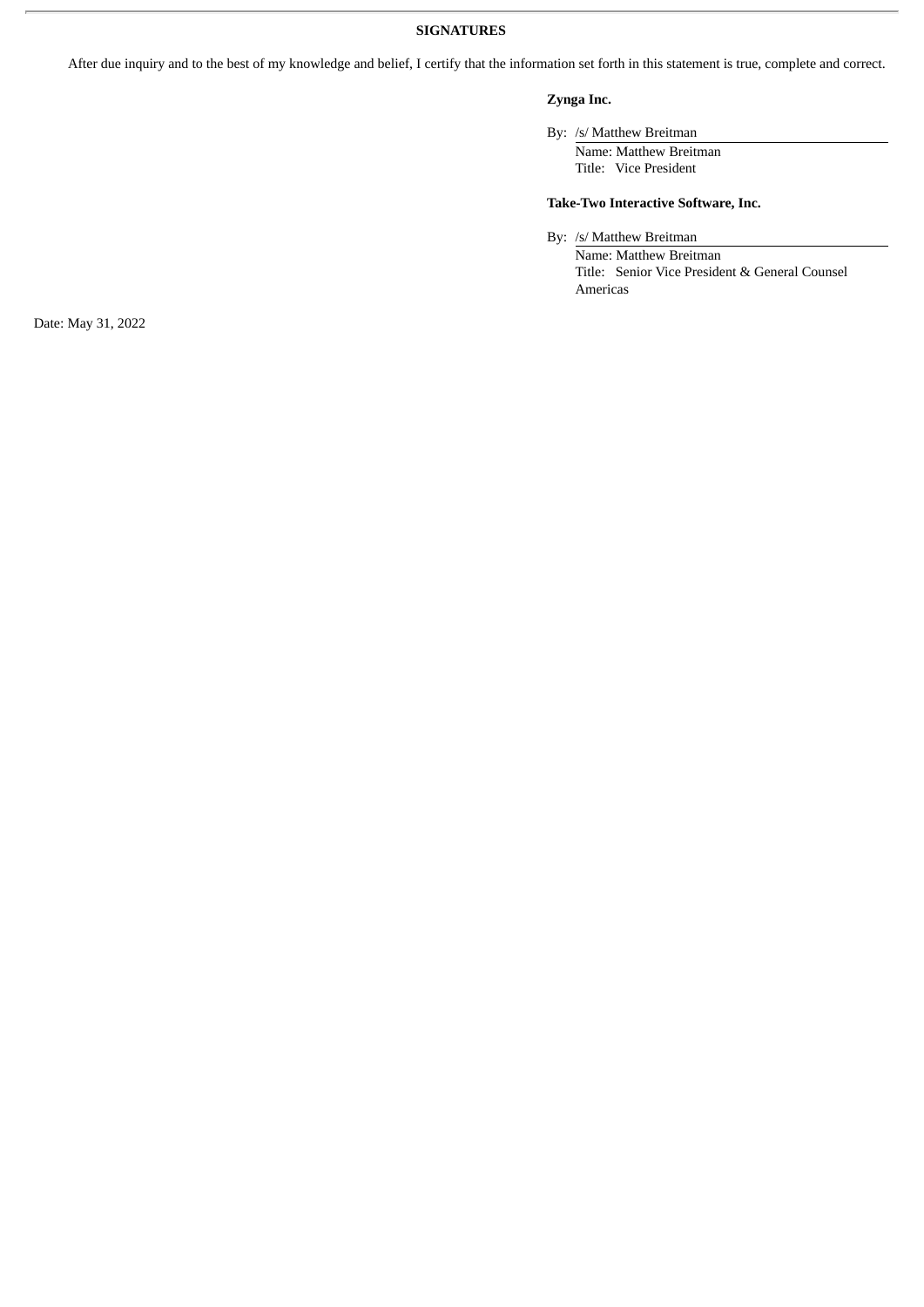# **EXHIBIT INDEX**

| <b>Exhibit</b><br>Number | <b>Description</b>                                                                                                                                                                                                                                                                                                                           |  |  |  |
|--------------------------|----------------------------------------------------------------------------------------------------------------------------------------------------------------------------------------------------------------------------------------------------------------------------------------------------------------------------------------------|--|--|--|
| (a)(1)(i)                | Offer to Purchase and Notice of Fundamental Change, Make-Whole Fundamental Change, Share Exchange Event, Settlement Method<br>and Entry into Supplemental Indenture to Holders of 0.25% Convertible Senior Notes due 2024, dated May 23, 2022.*                                                                                              |  |  |  |
| (a)(1)(ii)               | Offer to Purchase and Notice of Fundamental Change, Make-Whole Fundamental Change, Share Exchange Event, Settlement Method<br>and Entry into Supplemental Indenture to Holders of 0% Convertible Senior Notes due 2026, dated May 23, 2022.*                                                                                                 |  |  |  |
| (a)(5)                   | Press Release, dated May 23, 2022, announcing tender offer for Zynga Inc.'s 0.25% Convertible Senior Notes due 2024 and 0%<br>Convertible Senior Notes due 2026.*                                                                                                                                                                            |  |  |  |
| (d)(1)                   | Indenture, dated June 14, 2019, between Zynga Inc. and Computershare Trust Company, N.A. (as successor to Wells Fargo Bank,<br>National Association), as trustee (incorporated by reference herein to Exhibit 4.1 to the Current Report on Form 8-K filed by Zynga Inc.<br>on June 14, 2019).                                                |  |  |  |
| (d)(2)                   | First Supplemental Indenture, dated May 23, 2022, by and among Zynga Inc., Zebra MS II, Inc. and Computershare Trust Company,<br>N.A. (as successor to Wells Fargo Bank, National Association), as trustee (incorporated by reference herein to Exhibit 4.1 to the Current<br>Report on Form 8-K filed by Zynga Inc. on the date hereof).    |  |  |  |
| (d)(3)                   | Indenture, dated December 17, 2020, between Zynga Inc. and Computershare Trust Company, N.A. (as successor to Wells Fargo Bank,<br>National Association), as trustee (incorporated by reference herein to Exhibit 4.1 to the Current Report on Form 8-K filed by Zynga Inc.<br>on December 17, 2020).                                        |  |  |  |
| (d)(4)                   | First Supplemental Indenture, dated May 23, 2022, by and among Zynga Inc., Zebra MS II, Inc. and Computershare Trust Company,<br>N.A. (as successor to Wells Fargo Bank, National Association), as trustee (incorporated by reference herein to Exhibit 4.2 to the Current<br>Report on Form 8-K filed by Zynga Inc. on the date hereof).    |  |  |  |
| (d)(5)                   | Agreement and Plan of Merger, dated as of January 9, 2022, by and among Take-Two Interactive Software, Inc., Zynga Inc., Zebra MS<br>I, Inc., and Zebra MS II, Inc. (incorporated by reference herein to Exhibit 2.1 of Zynga Inc.'s Current Report on Form 8-K filed on<br>January 10, 2022).                                               |  |  |  |
| (d)(6)                   | Amendment to the Agreement and Plan of Merger, dated as of March 10, 2022, by and among Take-Two Interactive Software, Inc.,<br>Zebra MS I, Inc., Zebra MS II, Inc. and Zynga Inc. (incorporated by reference herein to Exhibit 2.2 of Take-Two Interactive Software,<br>Inc.'s Registration Statement on Form S-4 filed on March 14, 2022). |  |  |  |
| (d)(7)                   | Second Amendment to the Agreement and Plan of Merger, dated as of May 4, 2022, by and among Take-Two Interactive Software, Inc.,<br>Zebra MS I, Inc., Zebra MS II, Inc. and Zynga Inc. (incorporated by reference herein to Exhibit 2.1 of Zynga Inc.'s Current Report on<br>Form 8-K filed on May 5, 2022).                                 |  |  |  |
| 107                      | Filing Fee Table.**                                                                                                                                                                                                                                                                                                                          |  |  |  |

\* Previously filed.

\*\* Filed herewith.